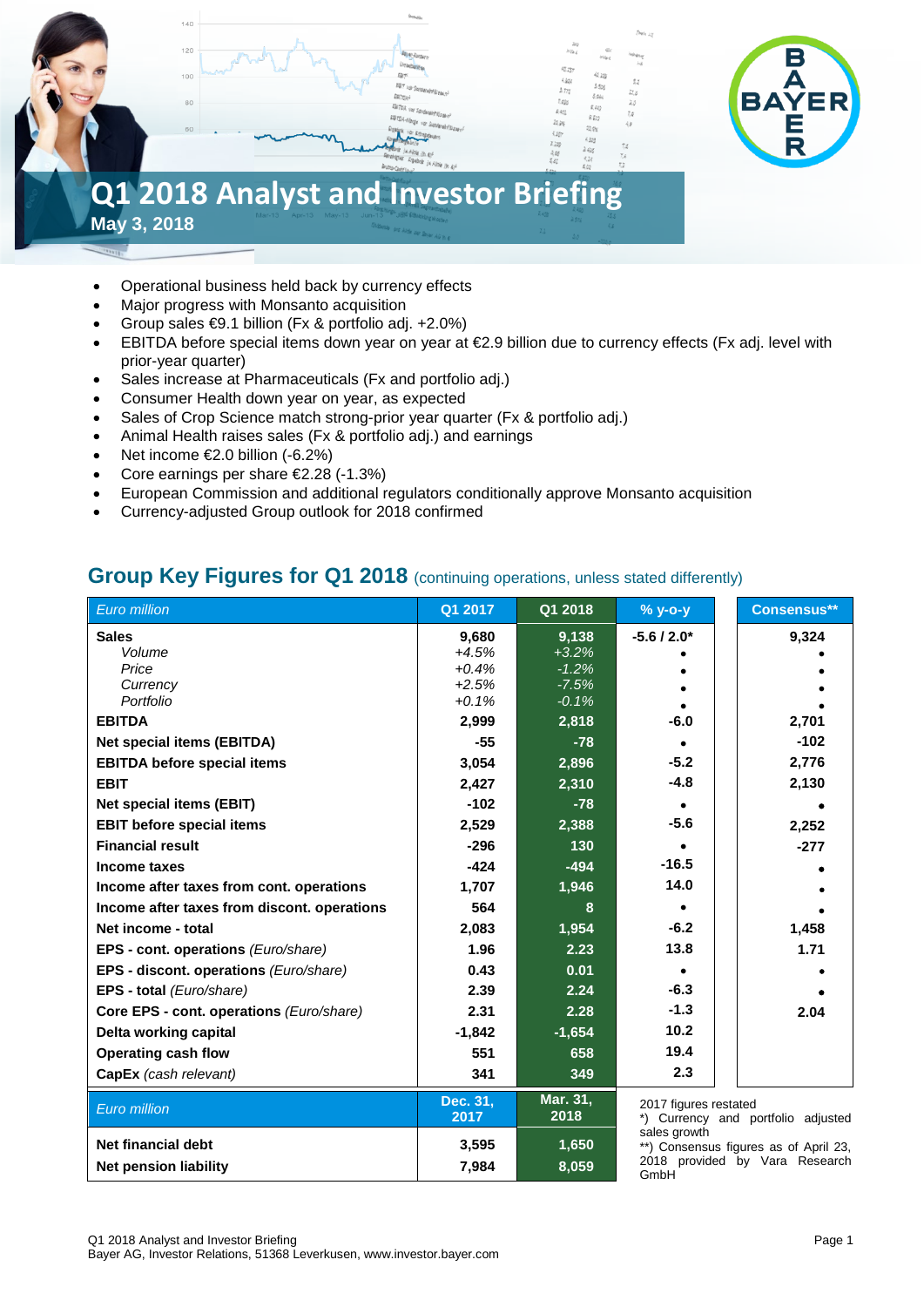

#### **Bayer Group Forecast 2018**

- Based on the business development described in the Q1 2018 interim report and taking into account the potential risks and opportunities, we confirm the currency-adjusted forecasts published in February for operating performance (see Annual Report 2017, A 3.1.2). We continue to expect 2018 sales to increase by a low- to mid-single-digit percentage on a currency- and portfolio-adjusted basis. As before, we aim to increase EBITDA before special items and core earnings per share by a mid-single-digit percentage on a currency-adjusted basis.
- Taking into account the exchange rates as at March 31, 2018, reported sales would decline in 2018 overall by a low-single-digit percentage (previously: remain at the prior-year level). In absolute terms, sales would now come in at below €35 billion (previously: around €35 billion). EBITDA before special items would decline by a low-single-digit percentage (previously: match the prior-year level). Core earnings per share would come in at the prior-year level, as previously forecast. Including the additional shares sold to Temasek, core earnings per share is also expected to remain on prior-year level.

|                                               | Forecast for Key Financial Data of the Group for 2018 |                                                      |
|-----------------------------------------------|-------------------------------------------------------|------------------------------------------------------|
|                                               | Closing rates on Mar. 31, 2018                        | Currency-adjusted                                    |
| Sales                                         | Low-single-digit % decline<br>to $\leq 35$ billion    | Increase by a low-to-mid-<br>single-digit percentage |
| Development of EBITDA<br>before special items | Low-single-digit % decline                            | Increase by a mid-single-digit<br>percentage         |
| Development of core<br>earnings per share     | Prior-year level                                      | Increase by a mid-single-digit<br>percentage         |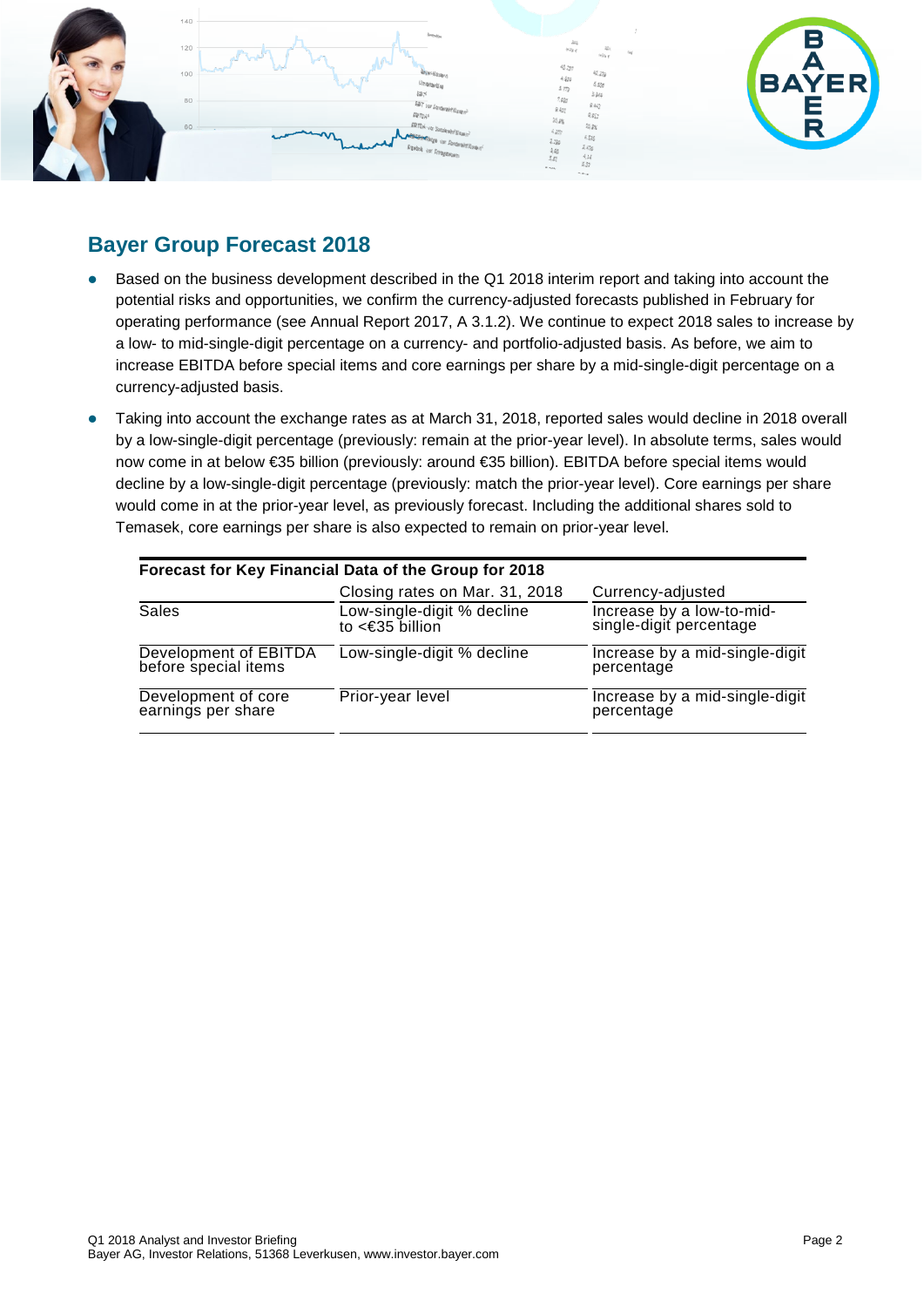

#### **Pharmaceuticals in Q1 2018**

| Euro million                                 | Q1 2017 | Q1 2018 | $% y-o-y$   | Consensus** |
|----------------------------------------------|---------|---------|-------------|-------------|
| <b>Sales</b>                                 | 4,263   | 4,075   | $-4.4/2.9*$ | 4,091       |
| <b>EBITDA before special items</b>           | 1.502   | 1,415   | $-5.8$      | 1,402       |
| <b>EBITDA-margin before</b><br>special items | 35.2%   | 34.7%   |             | 34.3%       |

\*) Currency and portfolio adjusted sales growth

\*\*) Consensus figures as of April 23, 2018 provided by Vara Research GmbH

#### **Best Selling Pharmaceutical Products**

| Euro million                                                                                                                                                                                                                                                                                                                                                     | Q <sub>1</sub><br>2017                                                                                              | Q <sub>1</sub><br>2018                                                                                                                  | $\frac{9}{6}$<br>$y$ -o-y                                                                                                                         | $\frac{9}{6}$<br>y-o-y Fx                                                                                                             |
|------------------------------------------------------------------------------------------------------------------------------------------------------------------------------------------------------------------------------------------------------------------------------------------------------------------------------------------------------------------|---------------------------------------------------------------------------------------------------------------------|-----------------------------------------------------------------------------------------------------------------------------------------|---------------------------------------------------------------------------------------------------------------------------------------------------|---------------------------------------------------------------------------------------------------------------------------------------|
| <b>Xarelto</b><br>of which USA<br><b>Eylea</b><br>of which USA<br><b>Xofigo</b><br>of which USA<br><b>Adempas</b><br>of which USA<br><b>Stivarga</b><br>of which USA<br><b>Main Growth Products</b><br><b>Mirena family</b>                                                                                                                                      | 751<br>86<br>446<br>$\Omega$<br>100<br>62<br>73<br>38<br>75<br>39<br>1,445<br>315                                   | 814<br>83<br>504<br>$\Omega$<br>92<br>51<br>81<br>37<br>70<br>29<br>1,561<br>317                                                        | 8.4<br>$-3.5$<br>13.0<br>$-8.0$<br>$-17.7$<br>11.0<br>$-2.6$<br>$-6.7$<br>$-25.6$<br>8.0<br>0.6                                                   | 13.0<br>$-2.7$<br>19.2<br>2.0<br>$-3.9$<br>21.2<br>14.8<br>3.3<br>$-12.3$<br>14.1<br>13.4                                             |
| of which USA<br><b>Kogenate/Kovaltry</b><br>of which USA<br><b>Adalat</b><br>of which USA<br>Glucobay<br>of which USA<br><b>Nexavar</b><br>of which USA<br><b>YAZ family</b><br>of which USA<br><b>Aspirin Cardio</b><br>of which USA<br><b>Betaferon/Betaseron</b><br>of which USA<br>Avalox/Avelox<br>of which USA<br><b>Gadavist/Gadovist</b><br>of which USA | 219<br>275<br>94<br>174<br>0<br>158<br>1<br>207<br>75<br>170<br>20<br>157<br>0<br>171<br>94<br>100<br>3<br>89<br>27 | 224<br>214<br>80<br>176<br>$\Omega$<br>168<br>$\Omega$<br>162<br>43<br>152<br>15<br>148<br>$\Omega$<br>130<br>58<br>97<br>3<br>87<br>25 | 2.3<br>$-22.2$<br>$-14.9$<br>1.1<br>6.3<br>$-21.7$<br>$-42.7$<br>$-10.6$<br>$-25.0$<br>$-5.7$<br>$-24.0$<br>$-38.3$<br>$-3.0$<br>$-2.2$<br>$-7.4$ | 18.2<br>$-15.9$<br>$-1.5$<br>9.0<br>13.7<br>$-14.3$<br>$-34.0$<br>$-1.8$<br>$-13.3$<br>1.1<br>$-16.5$<br>$-28.8$<br>3.6<br>4.7<br>6.9 |

%y-o-y Fx: Currency adjusted sales growth

- Price -2.8%, volume  $+5.7$ %, currency -7.1%, portfolio -0.2%
- At Pharmaceuticals, our key growth products Xarelto, Eylea, Xofigo, Stivarga and Adempas once again delivered strong performance overall, with their combined sales rising by 14.1% (Fx adj.). Combined sales of the 15 best-selling Pharmaceuticals products advanced by 5.8% (Fx adj.). We registered a noticeable decline in sales of Kogenate that resulted from the termination of an agreement with a distribution partner at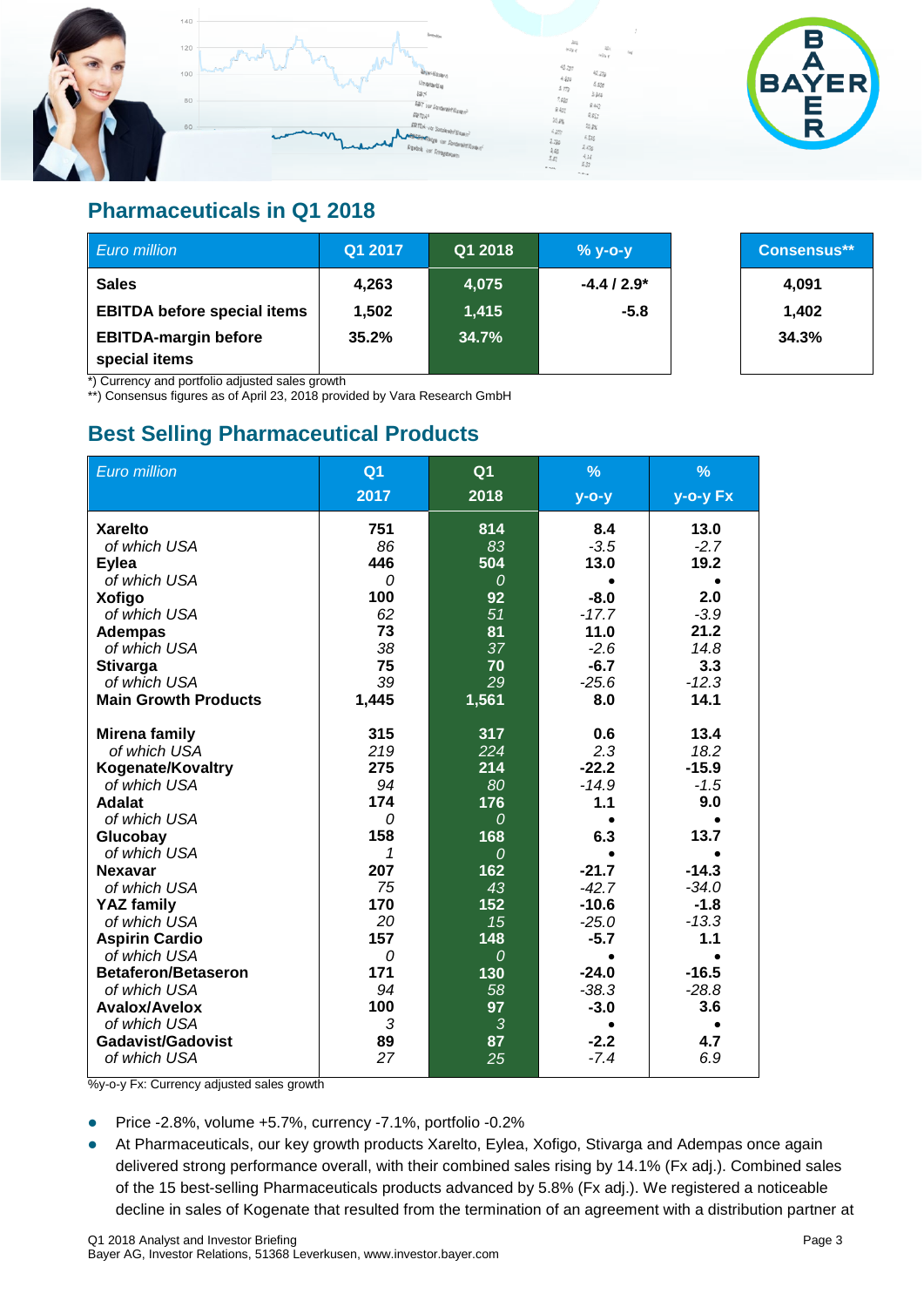

the end of 2017. After adjusting for this effect, sales of Pharmaceuticals rose by 4.6% (Fx & portfolio adj.). In addition, temporary supply disruptions for some of our established products had a negative impact on sales, as expected.

- Sales of **Xarelto** increased markedly again, due particularly to expanded volumes in Europe and Asia / Pacific. Our license revenues – recognized as sales – in the United States, where Xarelto™ is marketed by a subsidiary of Johnson & Johnson, were down year on year.
- Business with **Eylea** expanded strongly, primarily due to higher volumes in Europe.
- We registered a slight increase in sales of **Xofigo**. Higher demand in Japan and Europe more than offset the decline in the United States.
- Sales of **Adempas** rose strongly due primarily to positive development in the United States and Europe and, as in the past, reflected the proportionate recognition of the upfront and milestone payments resulting from the sGC collaboration with Merck & Co., United States.
- We posted growth in sales of **Stivarga** that was attributable to expanded volumes in Japan and China, where we benefited from the market launches in previous years. By contrast, sales declined significantly in the United States as a result of competitive pressure.
- Sales of the **Mirena product family** (Mirena, Kyleena and Jaydess/Skyla) rose considerably, especially in the United States, where the successful launch of Kyleena continued to have a positive impact.
- Business with **Kogenate/Kovaltry** was negatively impacted by the termination of an agreement with a distribution partner at the end of 2017. Adjusted for this effect, sales climbed 11.1% (Fx adj.).
- The marked rise in sales of **Glucobay** and of **Adalat** was mainly attributable to the expansion of volumes in China.
- We registered a significant decline in sales of **Nexavar** that was mainly the result of lower demand in the United States.
- Sales of the **YAZ product family** moved back, due chiefly to generic competition in Europe and the United States. Business developed positively in Japan and China.
- We posted a slight increase in sales of **Aspirin Cardio**, primarily due to the continuation of our good business performance in China. Slightly lower volumes in Europe had an opposing effect.
- Business with **Betaferon/Betaseron** moved back significantly, as expected. This was mainly due to the highly competitive market environment in the United States.
- We posted an increase in sales of **Avalox/Avelox** that resulted particularly from the good development of business in China.
- Sales of **Gadavist/Gadovist** rose, especially in the United States.
- **EBITDA before special items** of Pharmaceuticals declined by 5.8%. Adjusted for negative currency effects in the amount of €69 million, earnings were down by 1.2%. This decline was driven by a higher cost of goods sold, primarily due to higher project costs in connection with capital expenditures for production facilities, as well as an increase in research and development expenses and higher selling expenses. By contrast, positive earnings contributions primarily came from a significant expansion of volumes, particularly for our key growth products.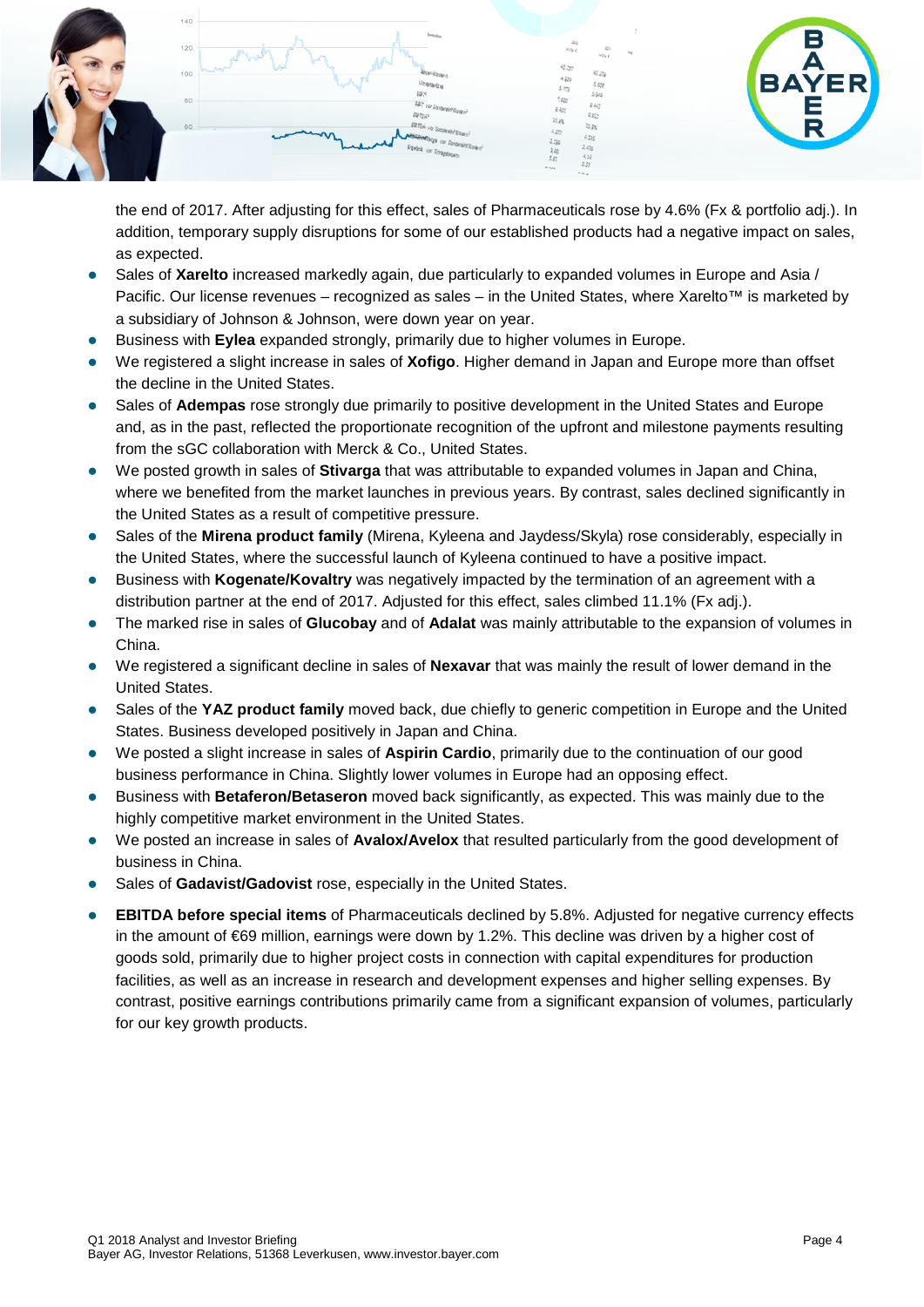

#### **Consumer Health in Q1 2018**

| Euro million                                 | Q1 2017 | Q1 2018 | $%$ y-o-y         | <b>Consensus**</b> |
|----------------------------------------------|---------|---------|-------------------|--------------------|
| <b>Sales</b>                                 | 1.601   | 1,409   | $-12.0$ / $-2.2*$ | 1,457              |
| <b>EBITDA before special items</b>           | 392     | 313     | $-20.2$           | 338                |
| <b>EBITDA-margin before</b><br>special items | 24.5%   | 22.2%   |                   | 23.2%              |

\*) Currency and portfolio adjusted sales growth

\*\*) Consensus figures as of April 23, 2018 provided by Vara Research GmbH

- Price +1.1%, volume -3.3%, currency -9.8%, portfolio ±0.0%
- The sales decline at Consumer Health was driven by the sharp decline in Asia/Pacific that resulted mainly from the reclassification of two of our medicated skin care brands from OTC to prescription by the Chinese authorities in the fall of 2017. Sales also developed negatively in North America and in Europe/Middle East/Africa. In Latin America, by contrast, we posted encouraging sales gains on a currency-adjusted basis.
- **EBITDA before special items** of Consumer Health declined by a substantial 20.2%. Adjusted for negative currency effects in the amount of €34 million, earnings were down by 11.5%. This decline was driven by lower volumes that chiefly resulted from anticipated temporary supply disruptions and the reclassification of two of our brands in China. In the prior-year quarter, earnings had included one-time gains of €34 million. Positive earnings contributions in the first quarter of 2018 predominantly came from a lower cost of goods sold.

### **Crop Science in Q1 2018**

| <b>Euro million</b>                          | Q1 2017 | Q1 2018 | $% y-o-y$     | <b>Consensus**</b> |
|----------------------------------------------|---------|---------|---------------|--------------------|
| <b>Sales</b>                                 | 3,120   | 2,861   | $-8.3/ -1.0*$ | 3,031              |
| <b>EBITDA before special items</b>           | 1,115   | 1,042   | $-6.5$        | 986                |
| <b>EBITDA-margin before</b><br>special items | 35.7%   | 36.4%   |               | 32.5%              |

\*) Currency and portfolio adjusted sales growth

\*\*) Consensus figures as of April 23, 2018 provided by Vara Research GmbH

| Q1 2018             |         | <b>Europe / Middle</b><br>East / Africa |             | <b>North America</b> |         | Asia / Pacific |         | <b>Latin America</b> |
|---------------------|---------|-----------------------------------------|-------------|----------------------|---------|----------------|---------|----------------------|
|                     | Euro    | $%$ y-o-y                               | <b>Euro</b> | $%$ y-o-y            | Euro    | $% y-o-y$      | Euro    | $%$ y-o-y            |
|                     | million | Fχ                                      | million     | Fx                   | million | Fχ             | million | <b>Fx</b>            |
| <b>Crop Science</b> | 1.294   | $-8.8$                                  | 969         | 4.5                  | 368     | 10.4           | 230     | 4.8                  |

%y-o-y Fx: Currency adjusted sales growth

Price -0.4%, volume -0.6%, currency -7.3%, portfolio ±0.0%

- In the **Europe/Middle East/Africa** region, we recorded lower sales at Fungicides, Herbicides and Vegetable Seeds, mainly due to the weather conditions in Europe. At Fungicides, business was also held back by a substantial market decline in France. Sales at SeedGrowth were also down year on year. In contrast, sales increased at Insecticides, but this growth was insufficient to offset the declines elsewhere.
- Sales in **North America** were driven by the canola seed business in Canada which performed very well due to increased acreages. Higher demand in Canada resulted in sales gains at Herbicides. On the other hand,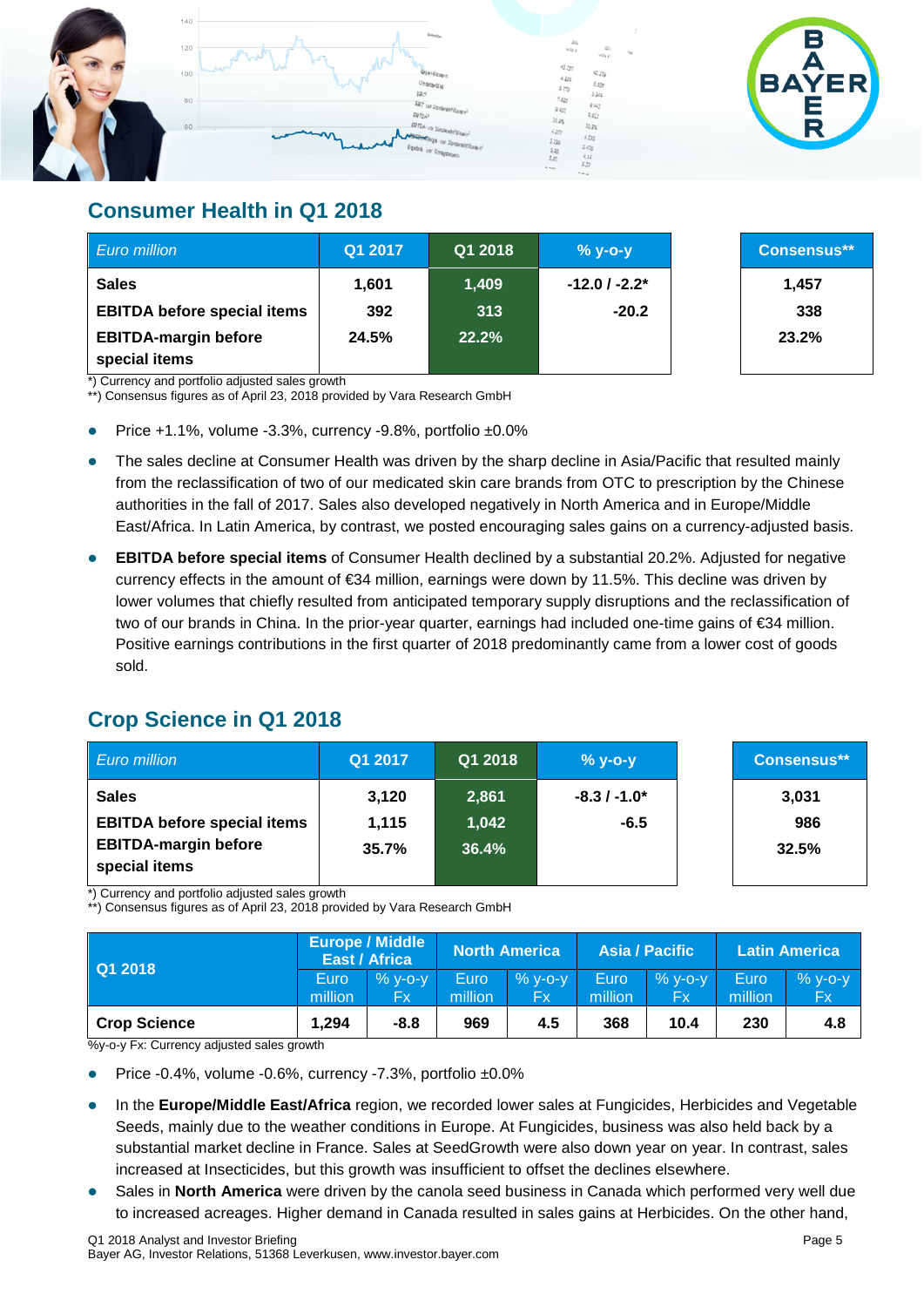

there was a significant decline at Environmental Science due to lower product deliveries to the purchaser of our consumer business and at Insecticides due to lower pest pressure in the United States.

- In the **Asia/Pacific** region, we recorded encouraging growth at Fungicides and Insecticides that was attributable especially to advance sales in China and to high pest pressure in India. By contrast, sales were down at Herbicides.
- In **Latin America**, we posted double-digit percentage growth at Fungicides after a weak prior-year quarter. In Brazil, demand for our fungicides and insecticides increased, while inventories continued to normalize. However, sales at Herbicides declined, especially in Argentina.
- **EBITDA before special items** of Crop Science decreased by 6.5%. Adjusted for negative currency effects in the amount of €44 million, earnings were down by 2.6%. A decline in other operating income and a higher cost of goods sold were among factors that held back earnings. Lower expenses for research and development and for general administration had an opposing effect.

| <b>Euro million</b>                          | Q1 2017 | Q1 2018 | $%$ y-o-y   | <b>Consensus**</b> |
|----------------------------------------------|---------|---------|-------------|--------------------|
| <b>Sales</b>                                 | 440     | 414     | $-5.9/3.0*$ | 428                |
| <b>EBITDA before special items</b>           | 135     | 139     | 3.0         | 121                |
| <b>EBITDA-margin before</b><br>special items | 30.7%   | 33.6%   |             | 28.3%              |

### **Animal Health in Q1 2018**

\*) Currency and portfolio adjusted sales growth

\*\*) Consensus figures as of April 23, 2018 provided by Vara Research GmbH

- Price +0.5%, volume +2.5%, currency -8.9%, portfolio ±0.0%
- Sales of Animal Health in the first quarter of 2018 increased by 3.0% (Fx & portfolio adj.). Growth was negatively impacted by amended financial reporting standards (IFRS 15), among other factors. The Asia / Pacific region developed very positively. We also expanded business in Latin and North America on a currency-adjusted basis, while sales receded in Europe / Middle East / Africa.
- **EBITDA before special items** of Animal Health increased by 3.0%. Adjusted for negative currency effects in the amount of €10 million, earnings were up by 10.4%. Positive contributions came from lower selling expenses, while the aforementioned effect of the first-time application of IFRS 15 had a negative impact on earnings.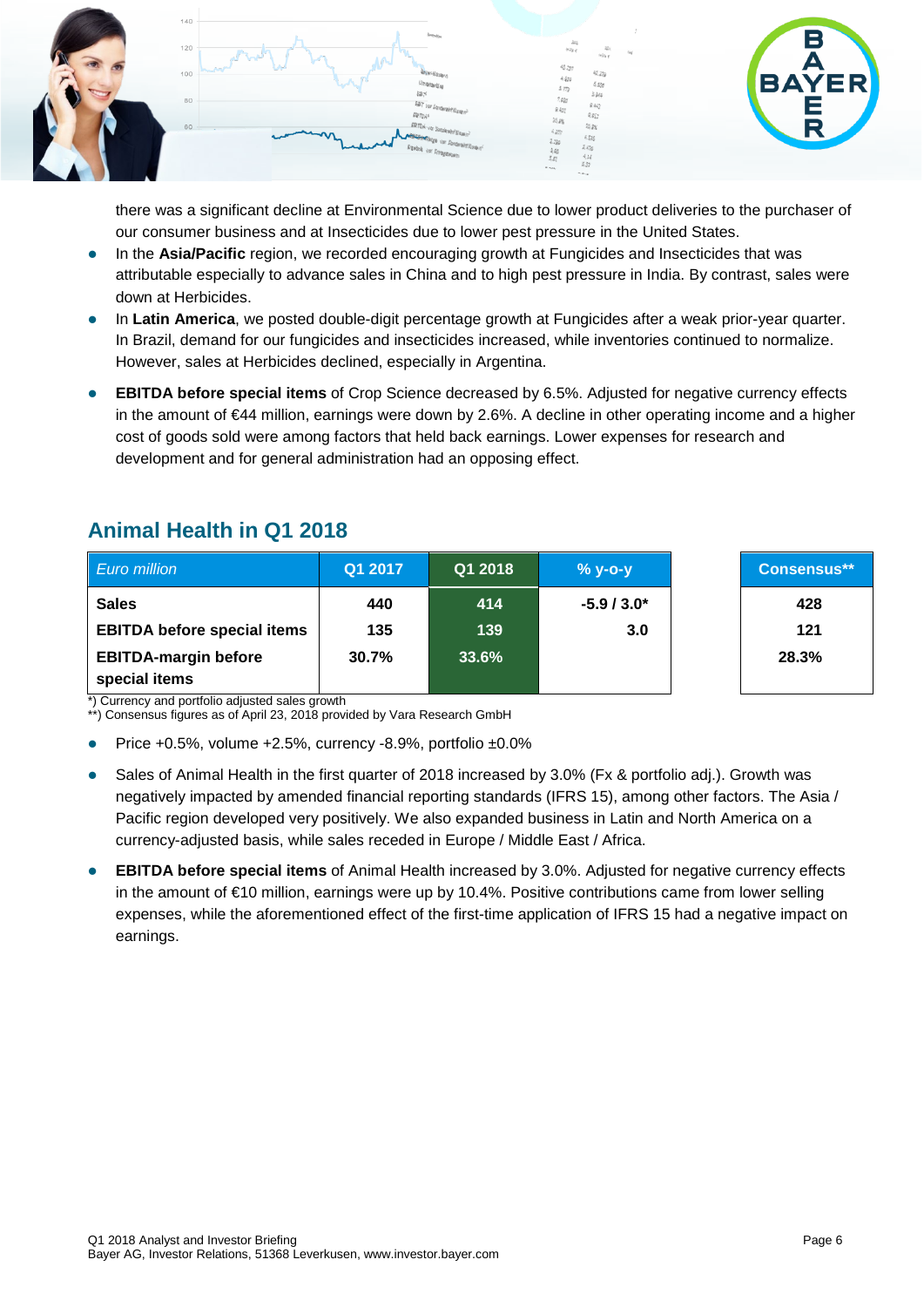



## **Key figures for Q1 2018**

|                                                  | Pharmaceuticals    |                    | <b>Consumer Health</b> |                    | Crop Science       |                    | <b>Animal Health</b> |                           | Reconciliation     |                    |                     | <b>Group</b>       |
|--------------------------------------------------|--------------------|--------------------|------------------------|--------------------|--------------------|--------------------|----------------------|---------------------------|--------------------|--------------------|---------------------|--------------------|
|                                                  | <b>Dilio</b>       | Q1'18              | Q1'17                  | Q1'18              | Q1'17              | Q1'18              | Q1'17                | Q1'18                     | Q1'17              | Q1'18              | Q1'17               | Q1'18              |
|                                                  | $\epsilon$ million | $\epsilon$ million | $\epsilon$ million     | $\epsilon$ million | $\epsilon$ million | $\epsilon$ million | $\epsilon$ million   | $\epsilon$ million        | $\epsilon$ million | $\epsilon$ million | $\epsilon$ million  | $\epsilon$ million |
| <b>Sales</b>                                     | 4,263              | 4,075              | 1,601                  | 1,409              | 3,120              | 2,861              | 440                  | 414                       | 256                | 379                | 9,680               | 9,138              |
| Sales by region                                  |                    |                    |                        |                    |                    |                    |                      |                           |                    |                    |                     |                    |
| Europe / Middle East / Africa                    | 1,606              | ,611               | 538                    | 496                | 462<br>᠇           | 294                | 144                  | 136                       | 250                | 370                | 4,000               | 3,907              |
| North America                                    | 1,073              | 923                | 701                    | 596                | 1,042              | 969                | 177                  | $\frac{8}{2}$             |                    | ∞                  | 2,994               | 2,654              |
| Asia / Pacific                                   | 1,312              | 303                | 220                    | IЦ                 | 366                | 368                | 76                   | 77                        | 0                  | $\sim$             | 1,974               | 1,927              |
| Latin America                                    | 272                | 238                | 142                    | 140                | 250                | 230                | $\overline{43}$      | 4                         | 5                  |                    | 712                 | 650                |
| EBITDA                                           | 99<br>$\dot{z}$    | 1,414              | 384                    | 308                | 1,091              | 981                | 135                  | 139                       | $-110$             | $\overline{c}$     | 2,999               | 2,818              |
| Special items                                    | ్రా                |                    | ထု                     |                    | $-24$              | 61                 | $\circ$              |                           | 20                 | 두                  | 55                  | -78                |
| EBITDA before special items                      | 1,502              | 1,415              | 392                    | 313                | 115                | 1,042              | 135                  | 139                       | $-90$              | $-13$              | 3,054               | 2,896              |
| EBITDA margin before special items               | 35.2%              | 34.7%              | 24.5%                  | 22.2%              | 35.7%              | 36.4%              | 30.7%                | 33.6%                     | 35.2%              | $-3.4%$            | 31.5%               | 31.7%              |
| EBIT                                             | 1,219              | 1,163              | 278                    | 211                | 970                | 892                | 126                  | 129                       | -166               | န္ဒ                | 2,427               | 2,310              |
| Special items                                    | -36                |                    | တု                     |                    | $\overline{37}$    | $\overline{\phi}$  | 0                    |                           | $\overline{c}$     | 두                  | $-102$              | 7                  |
| EBIT before special items                        | 1,255              | 1,164              | 287                    | 216                | 1,007              | 953                | 126                  | 129                       | $-146$             | $-74$              | 2,529               | 2,388              |
| EBIT margin before special items                 | 29.4%              | 28.6%              | 17.9%                  | 5.3%               | 32.3%              | 33.3%              | 28.6%                | 31.2%                     | -57.0%             | $-19.5%$           | 26.1%               | 26.1%              |
| Operating cash flow                              | 973                | 1,232              | 265                    | 173                | -679               | $-703$             | స్                   | Φ                         | 23                 | 57                 | 551                 | 658                |
| Financial result                                 |                    |                    |                        |                    |                    |                    |                      |                           |                    |                    | 296                 | 130                |
| Income after taxes from continuing operations    |                    |                    |                        |                    |                    |                    |                      |                           |                    |                    | 1,707               | ,946               |
| Income after taxes from discontinued operations  |                    |                    |                        |                    |                    |                    |                      |                           |                    |                    | 564                 |                    |
| Net income                                       |                    |                    |                        |                    |                    |                    |                      |                           |                    |                    | 2,083               | ,954               |
|                                                  |                    |                    |                        |                    |                    |                    |                      |                           |                    |                    |                     |                    |
| Earnings per share - continuing operations (€)   |                    |                    |                        |                    |                    |                    |                      |                           |                    |                    | 1.96                | 2.23               |
| Earnings per share - discontinued operations (€) |                    |                    |                        |                    |                    |                    |                      |                           |                    |                    | 0.43                | 0.01               |
| Earnings per share (€)                           |                    |                    |                        |                    |                    |                    |                      |                           |                    |                    | 2.39                | 2.24               |
| Core earnings per share - continuing operations  | ⊕                  |                    |                        |                    |                    |                    |                      |                           |                    |                    | $\overline{5}$<br>N | 2.28               |
| CapEx (cash effective)                           |                    |                    |                        |                    |                    |                    |                      |                           |                    |                    | 341                 | 349                |
| R&D                                              |                    |                    |                        |                    |                    |                    |                      |                           |                    |                    | 094                 | 040                |
| D&A and Write-downs                              | 280                | 251                | 106                    | 57                 | $\overline{2}$     | 89                 | တ                    | $\widetilde{\phantom{a}}$ | 56                 | 6                  | 572                 | 508                |
| Employees at end of period                       | 37,840             | 38,433             | 12,040                 | 11,594             | 21,256             | 20,661             | 3,598                | 3,677                     | 25,126             | 25,745             | 99,860              | 100,110            |
| 2017 figures restated                            |                    |                    |                        |                    |                    |                    |                      |                           |                    |                    |                     |                    |

Q1 2018 Analyst and Investor Briefing Page 7

Bayer AG, Investor Relations, 51368 Leverkusen, www.investor.bayer.com